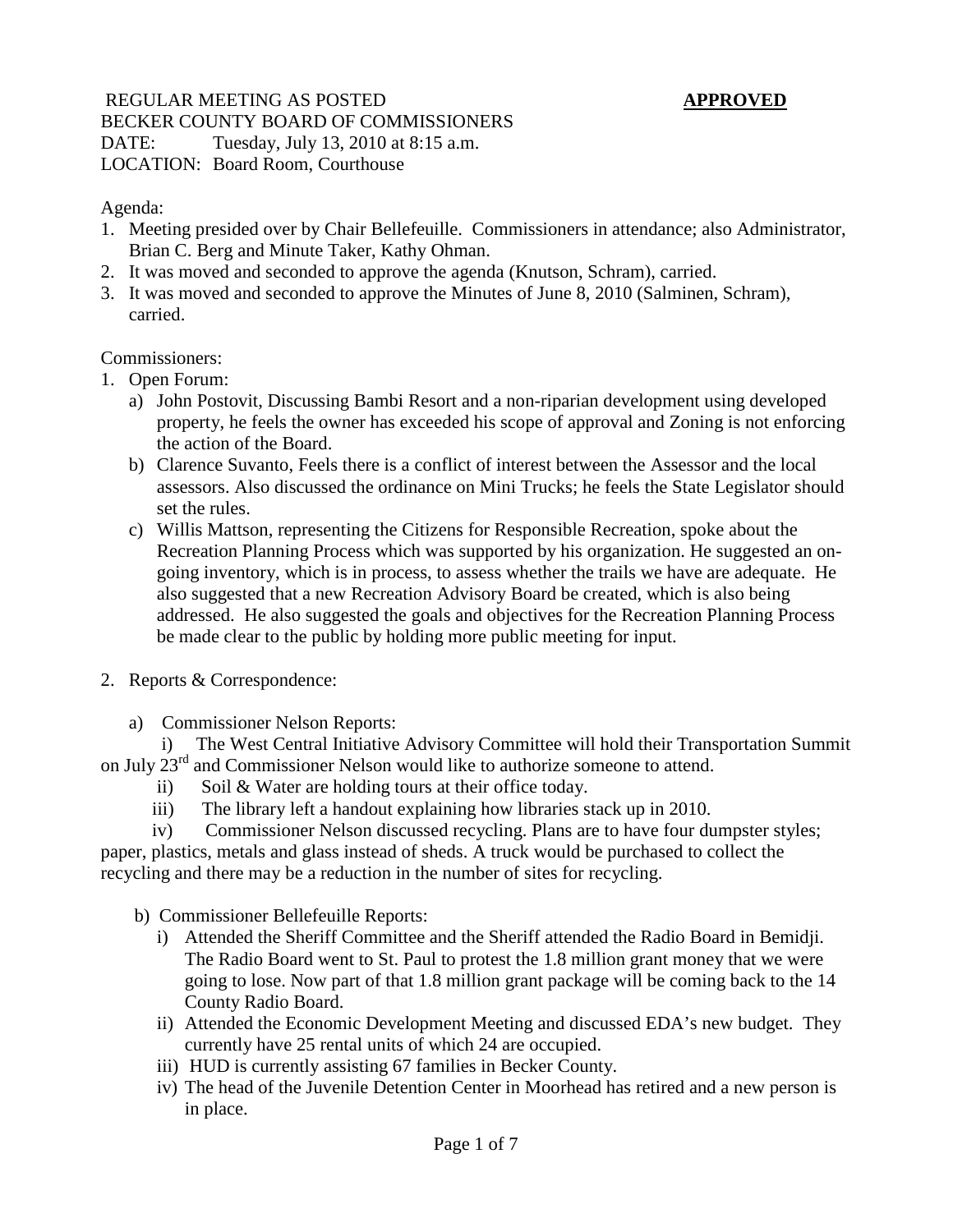c) Commissioner Salminen Reports:

i) Attended the Sheriff Committee and discussed the Radio Board in Bemidii.

ii) He discussed the fee for the sticker that would be attached to the mini trucks. It was decided to leave the decision of the fee amount to the Sheriff.

iii) Attended the Economic Development meeting. The EDA Board hasn't had an increase in their levy for a number of years. A small increase may be necessary so the EDA Board doesn't discontinue services to some of the people it serves.

d) Commissioner Knutson Reports:

i) Attended the Parks and Recreation meeting and reported that there is concern there could be a complete turn-over of committee members on the Recreational Advisory Committee. ii) Attended the Becker County Fair Board and there was discussion of the 4-H building and its ownership. The Fair Board is also working very hard on having a successful fair starting on July  $28<sup>th</sup>$ .

iii) Environmental; Discussed recycling program and possible changes.

e) Commissioner Schram Reports:

i) Attended the Winters Trails Committee. Reviewed old signs along the trails and discussed a possible upgrade to better signs. There is interest in purchasing a new groomer that has a different track configuration.

ii) Attended the Historical Society meeting and they have been conducting walking tours of Detroit Lakes and will be doing a presentation at Frazee Turkey Days. They are conducting a water cruise of Pelican Lake to recapture the old days.

iii) Attended Highway Committee and reviewed opening bids for North Washington Avenue. He reported the heavy rains did some damage to some of the county roads.

- v) Attended the Becker County Council on Aging. Discussed medical waste disposal for prescriptions that are not used anymore. Mahube has funds available for home modifications.
- vi) Osage restaurant is the new site for the Senior Nutrition Program. The people like the new location. The Lake Park Senior Nutrition Program is still up in the air but Sunnyside may provide the meals.
- vii)Attended the Heartland Trail Meeting. There are issues between Frazee and Detroit Lakes by Acorn Lake. With persistence and organization the trail will be finished.
- viii) Commissioner Schram attended the Tribal Inauguration and they were pleased that representation from the County was present.

#### 3. Appointments:

- a) There were no appointments.
- 4. Consideration of the Letter of Resignation form County Administrator, Brian Berg:
	- a) It was moved and seconded to reluctantly accept the resignation of Brian Berg. (Bellefeuille, Salminen), carried.

i) Commissioner Nelson stated that Brian was the glue that held the County together. Commissioner Nelson looked up to Brian and he will be greatly missed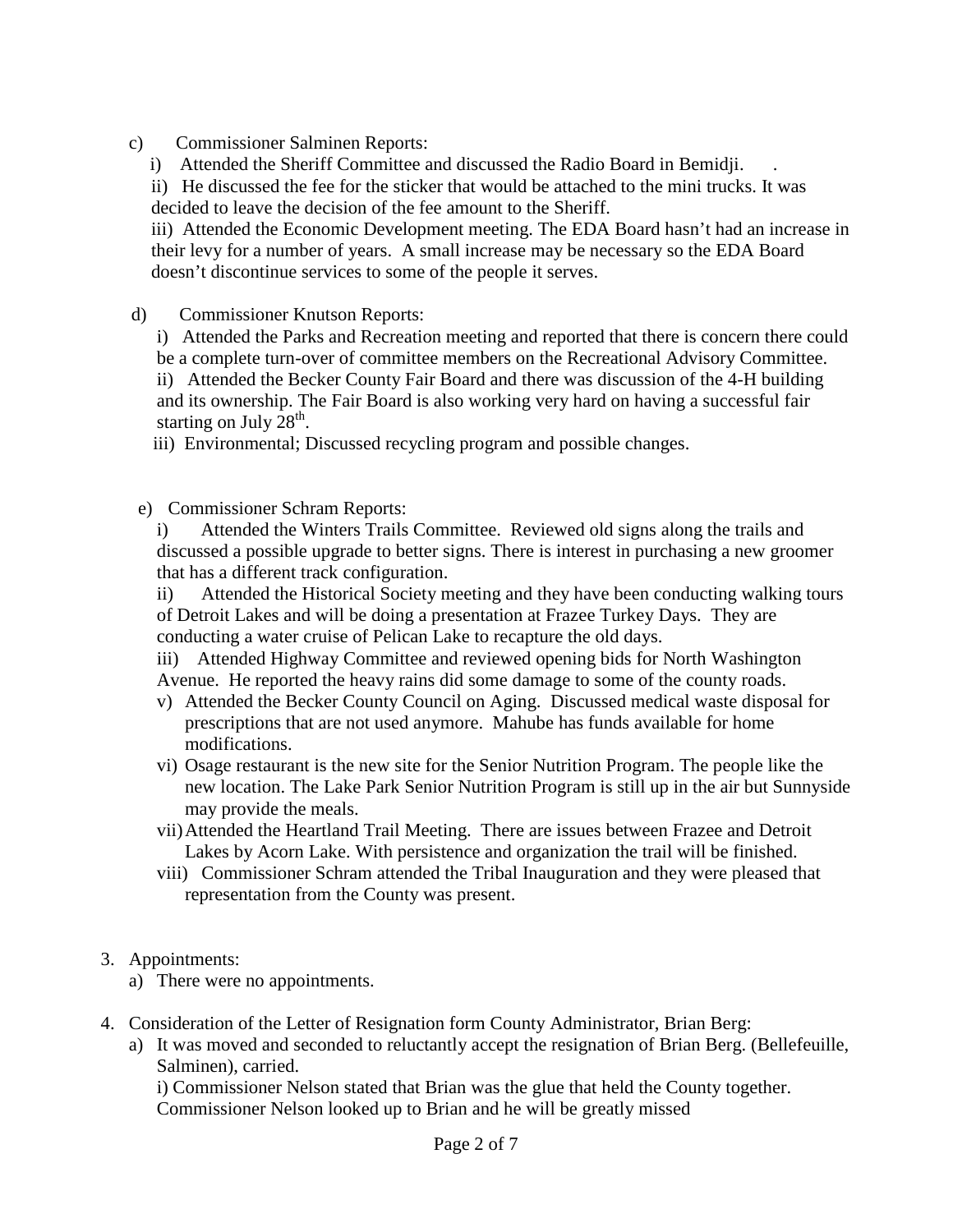ii) Commissioner Knutson stated that the true sign of a great leader is leaving behind an organization that will thrive.

iii) Commissioner Salminen stated that Brian was a mentor to him and he exhibited great leadership ability.

- iv) Commissioner Schram stated that Brian's diplomacy on issues is remarkable.
- b) Administrator Transition: i) It was moved and seconded to Appoint Nancy Grabanski as Assistant County Administrator (Salminen, Schram), carried.
- c) It was agreed to give Nancy consideration as to pay structure for the interim. A suggestion was made the Chairman, Commissioner Bellefeuille and Vice Chairman; Barry Nelson could meet on the salary issue as they were also on the Finance Committee.

6. It was moved and seconded that the Commissioners can attend the AMC Leadership Training in Walker, MN on August 11-13, and receive per diem and mileage. (Nelson, Knutson) carried.

Auditor-Treasurer, Ryan Tangen presented:

1. It was moved and seconded to approve the New Seasonal Tobacco License for Michelle Marie Schave at the Osage Convenience & Service LLC located in Osage Township (Nelson, Salminen),carried.

Finance Committee Minutes, Ryan Tangen presented:

- 1. It was moved and seconded to approve the Claims with the over 90 day claims (1) Larry Knutson in the amount of \$1,007.00 and the Auditor's Warrants for 6/21/10 in the amount of \$8,130,730.21 and 6/22/10 in the amount of \$217,304.49 and 6/23/10 in the amount of \$707.60 and 6/28/10 in the amount of \$1,203.76 and 6/28/10 in the amount of \$2,199,013.20 and 6/29/10 in the amount of \$7,818.20 and 7/6/10 in the amount of \$8,252.53 with an explanation as to the 90 days or over claims. (Nelson, Knutson), carried.
- 2. The Human Services claims were reviewed and it was recommended to approve as presented.
- 3. It was recommended by the Finance Committee to approve Environmental Services request to purchase exhaust fans for safety purposes for the Household Hazardous Building, recommended to approve Resolution 07-10-1J to reclassify a part-time position to a full-time position at the Transfer Station; recommended to allow for a RFP'S and accept proposal for changing the offsite recycling program.
- 4. It was recommended by the Finance Committee to approve Resolution 07-10-1I to fill a vacancy for a full-time Property Tax Specialist position in the Assessor's office.
- 5. It was recommended by the Finance Committee to allow Mr. Lohmeier from Parks and Recreation to solicit bids for a second groomer for trails.
- 6. It was recommended by the Finance Committee for Mr. Lohmeier from Natural Resources Management to accept the low bid from Future Forests, Inc in the amount of \$19,342.50 for site preparation.
- 7. Mr. Fischer presented a report on the estimated impact of a Winter Ski Recreational Activity on Detroit Mountain. It was moved and seconded to ask Guy Fischer to put together some packages to present to the Board for possible purchase options to Detroit Mountain contingent upon receiving grant money. (Nelson, Salminen), Roll Call Salminen, yes; Nelson, yes; Knutson, no; Schram, no; Bellefeuille, yes; carried.
- 8. It was recommended by the Finance Committee to set the annual fee for mini-trucks at \$20.00.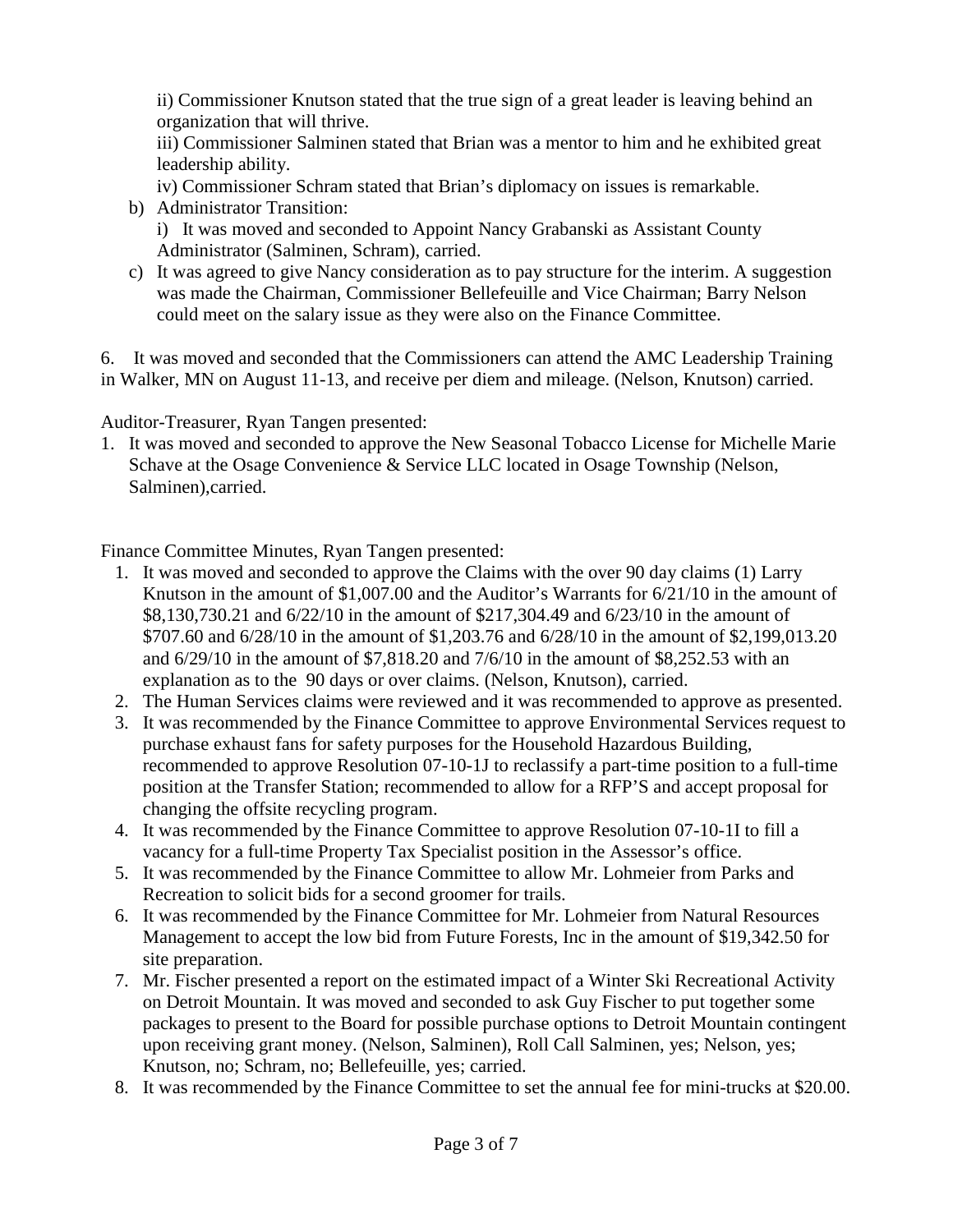- 9. It was recommended by the Finance Committee to approve Resolution 07-10-1H to create a part-time 28 hour per week Financial Eligibility Specialist position in Human Services to be filled internally and the vacancy created will not be filled.
- 10. It was recommended by the Finance Committee to accept a \$300.00 donation from St. Peters Lutheran Church for Human Services.
- 11. It was recommended by the Finance Committee to pursue a grant that is available for the purchase of an immunization cooler which is recommended by the State Department of Health for the Human Services Department. The price of the cooler is \$3,300.00.
- 12. It was recommended by the Finance Committee to accept the low bid for the applicable option for the North Washington project. The low bid for Option A was \$1,060,653.99 and the low bid for Option B was \$1,254,344.50. It was recommended by the Finance Committee to approve Resolution 07-10-1L.
- 13. It was recommended to approve Resolution 07-10-1M to extend the Becker County Veterans Memorial Highway from the Washington Highway 10 Junction to Highway 34.
- 14. Mr. Berg requested consideration to review the conflict of interest policy. Mr. Tangen will start the process.

Assessor, Steve Skoog presented:

- 1 . It was moved and seconded to approve the abatement for PIN 22.0117.000, Pine Point Township for \$1,428.00 and \$1,692.00 (Nelson, Salminen), carried.
- 2 . It was moved and seconded to approve the abatement for PIN 26.0060.000, Runeberg Township for \$260.00. (Nelson, Salminen), carried.
- 3 . It was moved and seconded to accept Resolution 07-10-1I to advertise, interview and hire a fulltime Property Tax Specialist due to a resignation. (Salminen,Schram), carried.

West Central Initiative Tom McSparron and Greg Wagner presented:

- 1 . Presented an update on the activities of WCI and the benefits those activities provide, there was discussion on the statistics contained in the report.
- 2 . It was moved and seconded to approve Resolution 07-10-1A to approve the 2010 Comprehensive Development Strategy for west central Minnesota. (Schram, Knutson), carried.

Big Toad Lake Improvement Association, Clark Lee presented:

1. Presented information concerning the Big Toad Lake Improvement Association.

2. It was moved and seconded to reconvene the committee to address and revisit the ordinances and have Patty Swenson bring a list of Ordinance Review Committee members to this Board. (Nelson, Knutson), carried.

Becker County Taxpayers Association, Les Ristinen, President presented:

1. Mr. Ristinen presented scenarios of assessing errors which the Taxpayers Association has identified.

2. Addressed the Board referencing assessing practices of the County and the relationship the County Assessor has with township employed assessors.

3. Mr. Ristinen also stated he felt the State Department of Revenue had erred in their conclusions when they responded to the Taxpayers Association concerns. He requested the County Board to take action.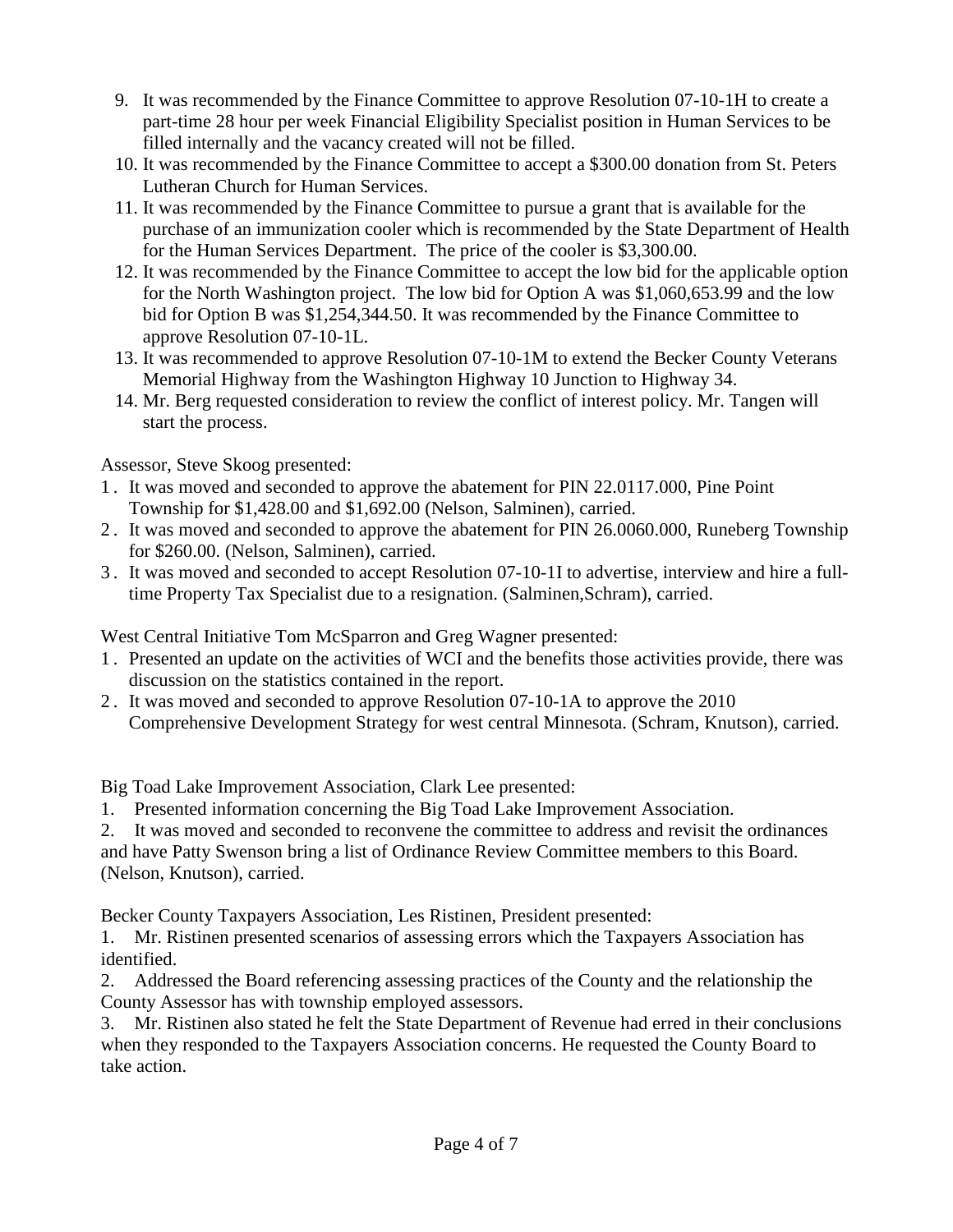Human Services, Nancy Nelson presented:

- 1. Agenda Consideration: Item b under Human Services was moved to Item B under Transit. Item C under Human Services is deleted. Add a renewal of an agreement with Purfoods, LLC. , add a renewal of an agreement with Rural Minnesota CEP, Inc. and add an Agreement with Becker County Economic Development. It was moved and seconded to accept the changes in the Human Services Agenda. (Knutson, Schram), carried.
- 2. It was moved and seconded to approve Resolution 07-10-1H to hire a part-time Financial Eligibility Specialist position. (Salminen, Knutson) carried.
- 3. It was moved and seconded to renew an agreement for home delivered meals with Purfoods, LLC. (Salminen, Schram), carried.
- 4. It was moved and seconded to Renew an agreement for Supported Work with Rural Minnesota CEP, Inc. (Salminen, Knutson), carried..
- 5. It was moved and seconded to approve the Human Services Claims. (Salminen, Knutson), carried.
- 6. It was moved and seconded to approve the Community Health Claims. (Salminen, Schram), carried.
- 7. It was moved and seconded to approve the Transit Claims. (Salminen, Nelson), carried.
- 8. It was moved and seconded to approve the Capital Vehicle Grant Contract not to exceed \$1,000.00. (Salminen, Schram), carried.

Parks and Recreation Mark Lohmeier presented:

- 1. It was moved and seconded to advertise for bids for groomer equipment. (Schram, Bellefeuille), carried.
- 2. It was moved and seconded to approve the Appointment of Allen Engle to represent the Wolf Pack Snowmobile club on the Winter Advisory Trails Board. (Schram, Salminen), carried.
- 3. It was moved and seconded to accept the bid from Future Forests, Inc. for site preparation for tree planting sites. (Nelson, Salminen), carried.

County Recreational Plan Guy Fischer, Brian Berg and Mark Lohmeier presented:

1. The Parks and Recreational Committee have a final document in draft form and would like the Board of Commissioners to spend some time with the Ordinance to see all of the changes that have been made.

2. The Parks and Recreational Committee would like a recommendation from the Board whether to hire a facilitator to do the presentations at public meetings or appoint someone from the board to facilitate.

Veterans Services Laurie Brook presented:

1. It was moved and seconded to approve Resolution 07-10-1B to establish a MCLC Counselor effective July 13, 2010, until such time as either party formally requests dissolution of such. (Knutson, Schram), carried.

Human Resources Nancy Grabanski presented: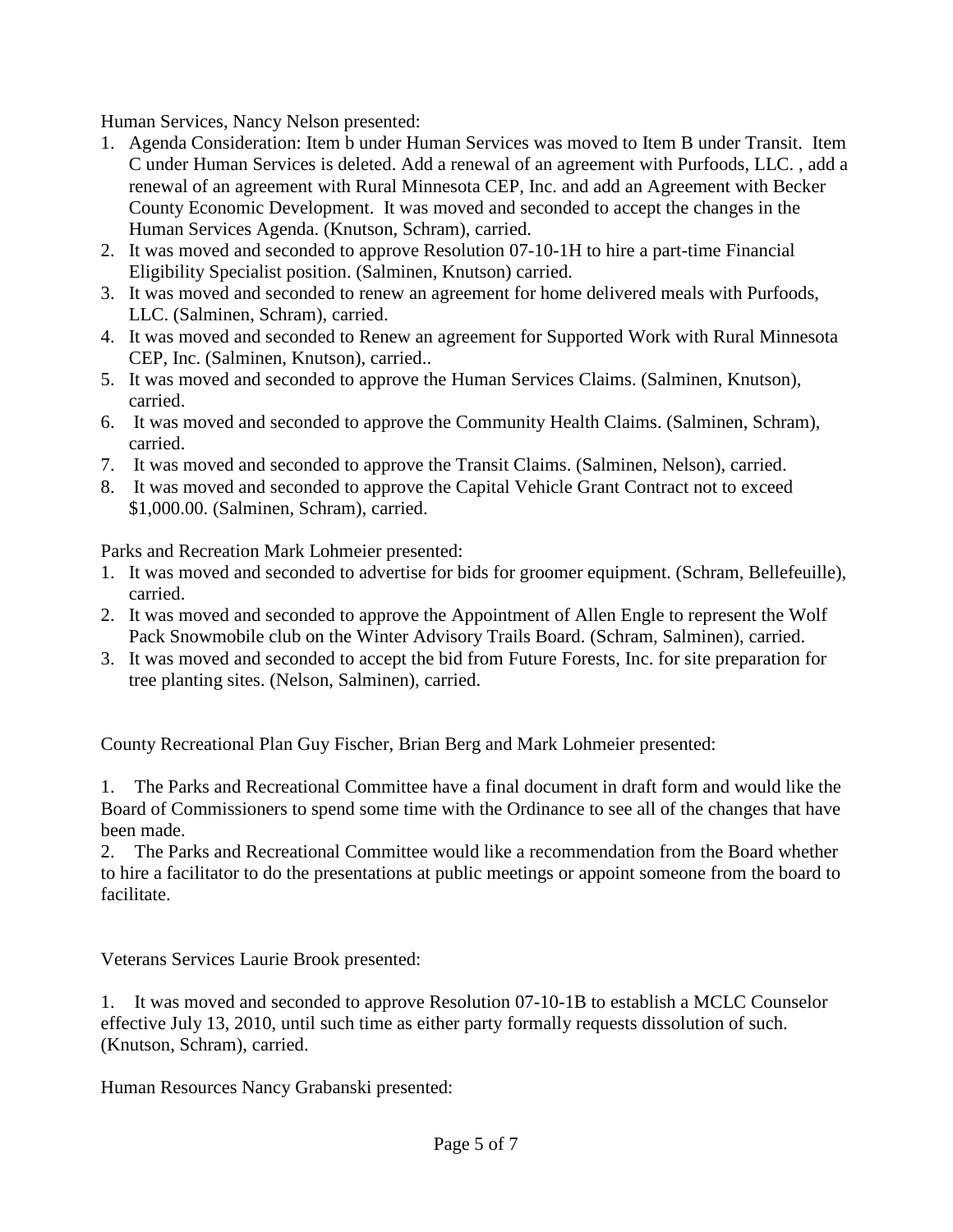1. It was moved and seconded to approve Resolution 07-10-1C to modify Section 13.2 Eligibility and Scheduling (Sick Leave) to read as follows and to eliminate section 22.4. (Salminen, Schram), carried.

Recorder Darlene Maneval presented:

1. It was moved and seconded to execute the UCC Agreement with the State of Minnesota to maintain our Satellite Office Status. (Schram, Salminen), carried.

EDA/HRA Jon Thomsen presented:

1. It was moved and seconded to approve Resolution 07-10-1D to adopt a policy establishing an appeals process regarding the award Development Program funding of Small Cities. (Salminen, Schram), carried.

2. It was moved and seconded to approve Resolution 07-10-1E to adopt a policy to prohibit the use of excessive force by our local enforcement agency within the jurisdiction of Becker County and the Cities of Callaway, Waubun and Mahnomen against any individuals engaged in non-violent Civil Rights demonstrations. (Schram, Salminen), carried.

3. It was moved and seconded to approve Resolution 07-10-1F which adopts the Residential Anti-Displacement and Relocation Assistance Plan for the County of Becker. (Salminen, Schram), carried.

Environmental Services Steve Skoog presented:

1. It was moved and seconded to approve the purchase of an exhaust fan for the HHW building and to accept the low quote from Hank's Heating for \$5,920.00. (Nelson, Knutson), carried.

2. It was moved and seconded to approve Resolution 07-10-1J to reclassify one current part-time Transfer Station Worker I position to full-time. (Salminen, Nelson), carried.

3. It was moved and seconded to request for proposals to purchase front loading compactor truck. (Salminen, Knutson), carried.

4. It was moved and seconded to approve the request for proposals for recycling containers. (Salminen, Knutson), carried.

5. Land Negotiations for Eastern Becker County Solid Waste Site.

6. It was moved and seconded to close the meeting for the negotiations of land acquisition for the Eastern Becker County Solid Waste Site. (Bellefeuille, Salminen), carried.

7. It was moved and seconded to open the meeting. (Nelson, Knutson), carried.

Highway Department Brad Wentz presented:

1. Agenda confirmation. It was moved and seconded to add Designation of Veterans Memorial Highway to the agenda. (Nelson, Knutson), carried.

2. It was moved and seconded to approve Resolution 07-10-1K that will release and vacate the above described portion of County Road 126. (Nelson, Salminen), carried.

3. It was moved and seconded to approve Resolution 07-10-1L to concur with the City Council of Detroit Lakes with whatever option A or option B they choose to approve. (Nelson, Schram), carried.

4. Construction Update: